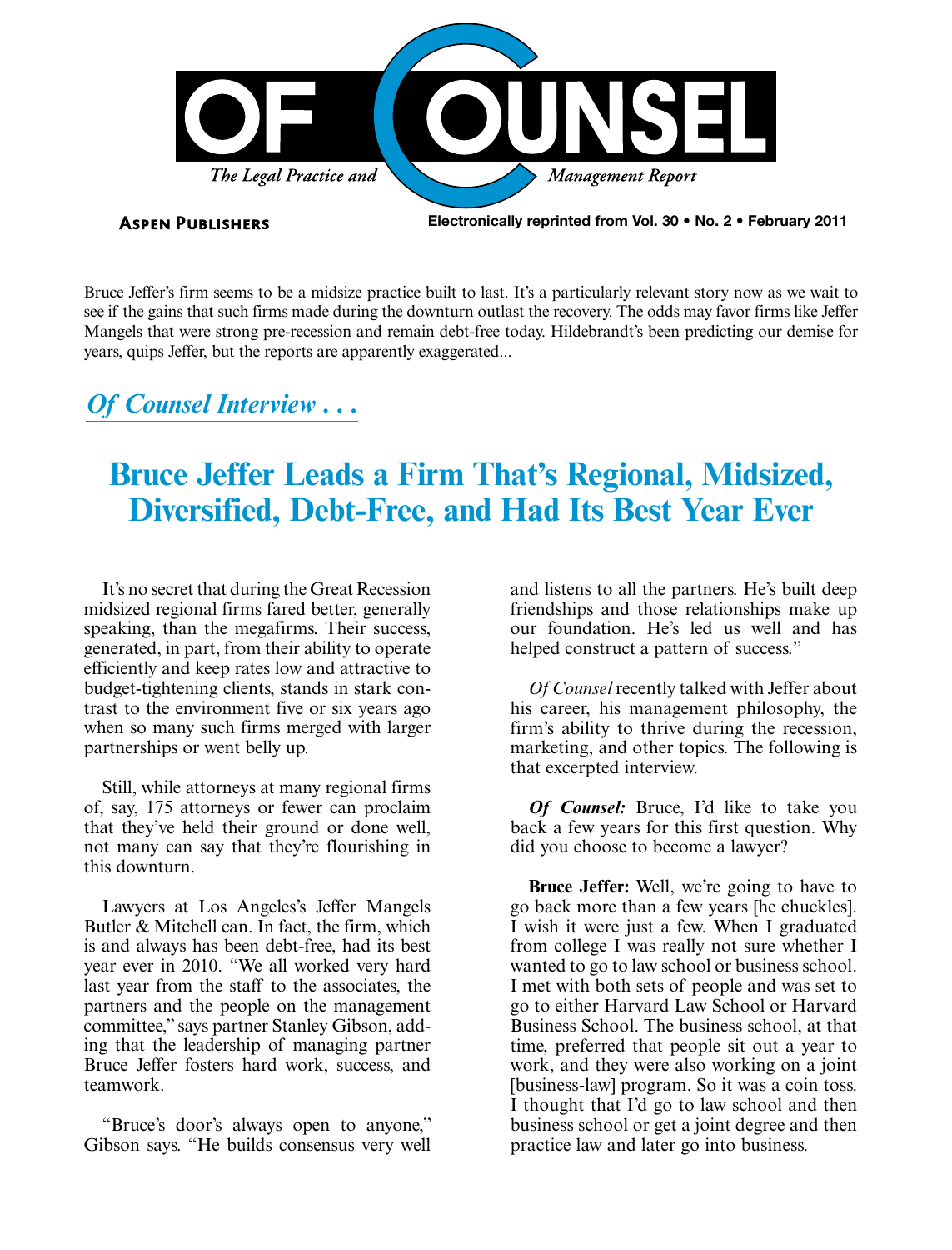I went to law school, and for three years they were telling me they were working on a joint program, so I took courses that would be acceptable for the joint program. But it never materialized. I had waited long enough and thought that in couple of years I'd come back if they had it (and they did in a couple of years) and get the joint degree. By that time, though, I was launched into something else. With my linear personality, I couldn't get off that track. I was successful and there wasn't a need to do it [get the dual degree]; sometimes I regret it. Occasionally, I say, "What if?"

*OC:* Of course, you've had an incredible career as a lawyer. What did you do right after law school?

**BJ:** I was one of the assistants for the mayor of New York, John Lindsay. There were three of us who served both in the mayor's office and the office of the super-administrator, and we were the liaisons between them. It was interesting and taught me valuable lessons, but I dislike politics. It was too political for me, with a lot of ambitious people trying to one-up each other.

#### Thrust into Oil & Gas

*OC:* Then you joined the firm of Nossaman [Waters, Scott, Krueger & Riordan, now just Nossaman].

**BJ:** Yes, I got a job out here [California] when I left New York. My greatest expertise was in the real estate area; my family was in real estate and I studied a lot in this area in school. But when I got there in 1968 and reported to the real estate department, they asked me what I knew about oil and gas. I said, "Nothing." They said, "Would you like to do it?" I said, "Not really." They said, "Do you want a job?" I thought about that for about three seconds and said, "Yes, I do want a job." And they said, "Well you're now in oil and gas. Welcome."

It was very positive for me because I got lucky, and a lot of life is just being lucky. I

got in on the early part of what became the oil embargo in the early '70s when oil and gas was the hottest commodity in the world. I wound up doing oil and gas deals, the corporate side of that area. I did get back to real estate but not as much as I wanted. But I learned one of the most important rules in life: You don't get to call your game all the time; you get to play in the game you got, so learn the rules, work hard, and play well.

*OC:* Then you went to McKenna & Fitting and then Manatt [Phelps & Phillips]. When did you start your own firm?

**BJ:** In 1981; we've been doing this 30 years this year.

*OC*: As I understand it, despite the recession, your firm has done quite well. You obviously didn't have to merge like a lot of midsized firms did, you didn't have to lay off a lot of people, and your profits are up. How did you manage to do this?

**BJ:** People do ask me this. We are really a *sui generis*, a thing of itself, something that's unique in the sense that many people think that [the firm's model and size] doesn't really work. But it does work; you just have to be smart. Regional firms have strengths and they have weaknesses. Most of the people who [manage] regional firms focus into a narrow niche. I do it a different way because I believe that you can, that it's more fun, and that it's safer.

We have a full-service firm but it's regional. We do specialties within the broader practice. We only practice in areas that we can compete at a reasonably high level. In other words, we do real estate but only what we can command premium rates for. So we do hospitality, hotels, and we have one of the best such practices in the country. We do land use and the government stuff, and we have one of the best practices in California, but we don't try to do all real estate. And we've moved away from commodity work.

In real estate, for example, there's no sense doing commercial office leases because all you have to do is walk to the street corner and three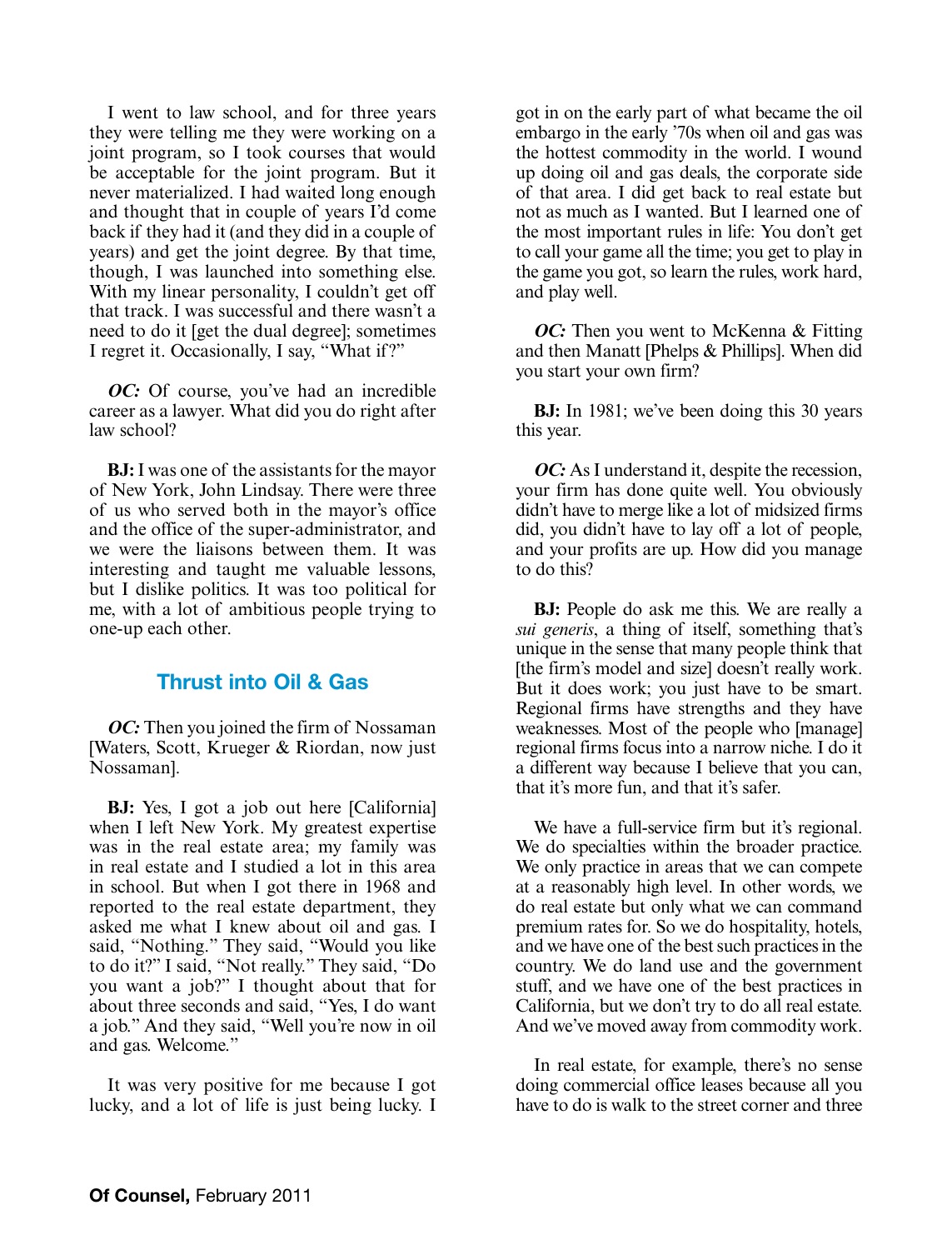of your friends will slit your throat for the work and cut your rates. They'll do it again and again because they need market share. They need work. What they end up doing is driving themselves into an unprofitable position. So you have to give up on things that are commodity work and find things in which you can be as good as anybody. Because we can do this, we ask for decent rates and get them and provide service at the highest level.

#### Proving Hildebrandt Wrong

*OC:* Several years ago, we heard a lot about the supposed demise of the midsized firm. Many people were ringing the death knell for such firms. As it turned out, a lot of midsized firms, including yours, have done quite well during the economic downturn.

**BJ:** [Brad] Hildebrandt [the law firm consultant] said that you couldn't survive if you were a firm like ours. He buried me at least a half a dozen times. The Hildebrandt people said that you had to get bigger, you had to staff up. They even admitted that they were wrong. They've said, "OK we've overstated it. You can do it. You can be more nimble."

What we have effectively done is something that you can do but you have to have the discipline to do it. That is, we run an old-fashioned business where we provide services at which we're good and can compete, and avoid things that we may be good at but where we can't compete.

*OC:* So the Hildebrandt people said that they were wrong?

**BJ:** Yes, to their credit they did come out with an article in which they said, "We may have been premature about the death of the midsized, regional firm." In the business environment of a few years ago, everyone saw gloom and doom.

Now what's happened over the past several years is that being able to control overhead expenses has become even more critical. It used to be that people thought that if you didn't have leverage you couldn't make money. Well as it turns out, in a downturn you can have too much leverage. That's what hurt a lot of the big firms. They were unwilling to retrench fast enough to deal with the problems.

*OC*: I read that many years ago you had considered expanding and growing into a national firm but that you decided not to. What was your thinking in deciding not to go national?

**BJ:** In the early '80s, within the first three or four years after founding the firm, I was very friendly with a bunch of other people who were running firms. I remember talking to some of the people at Latham [& Watkins], and they wanted to go national and they asked if I wanted to join them in doing it. I thought about it and decided that for me it was not the right answer. For them, obviously it was. And it's worked well for them; they're one of the best firms around.

But the price you have to pay is that you have to corporatize your partnership. You have to give up the semblance of having good relationships with your partners. That didn't appeal to me. I felt that I could make basically as much money and have a lot more autonomy in the sense that you can deal with the people. If I wanted to run a corporation, I'd go into business and run a big company. For me, the best part of the practice over the years has been all the great partners that I've had and continue to have and the great clients. Just to grow a firm and have 1,000 people with 300 or 400 partners would not excite me.

*OC:* You had mentioned that one reason why Jeffer Mangels has done so well during the recession is that you have a diversified practice. What else has allowed your firm to flourish during the downturn?

**BJ:** Yes, most of the firms that get in trouble either reach for the stars or are continuously shifting their modus operandi.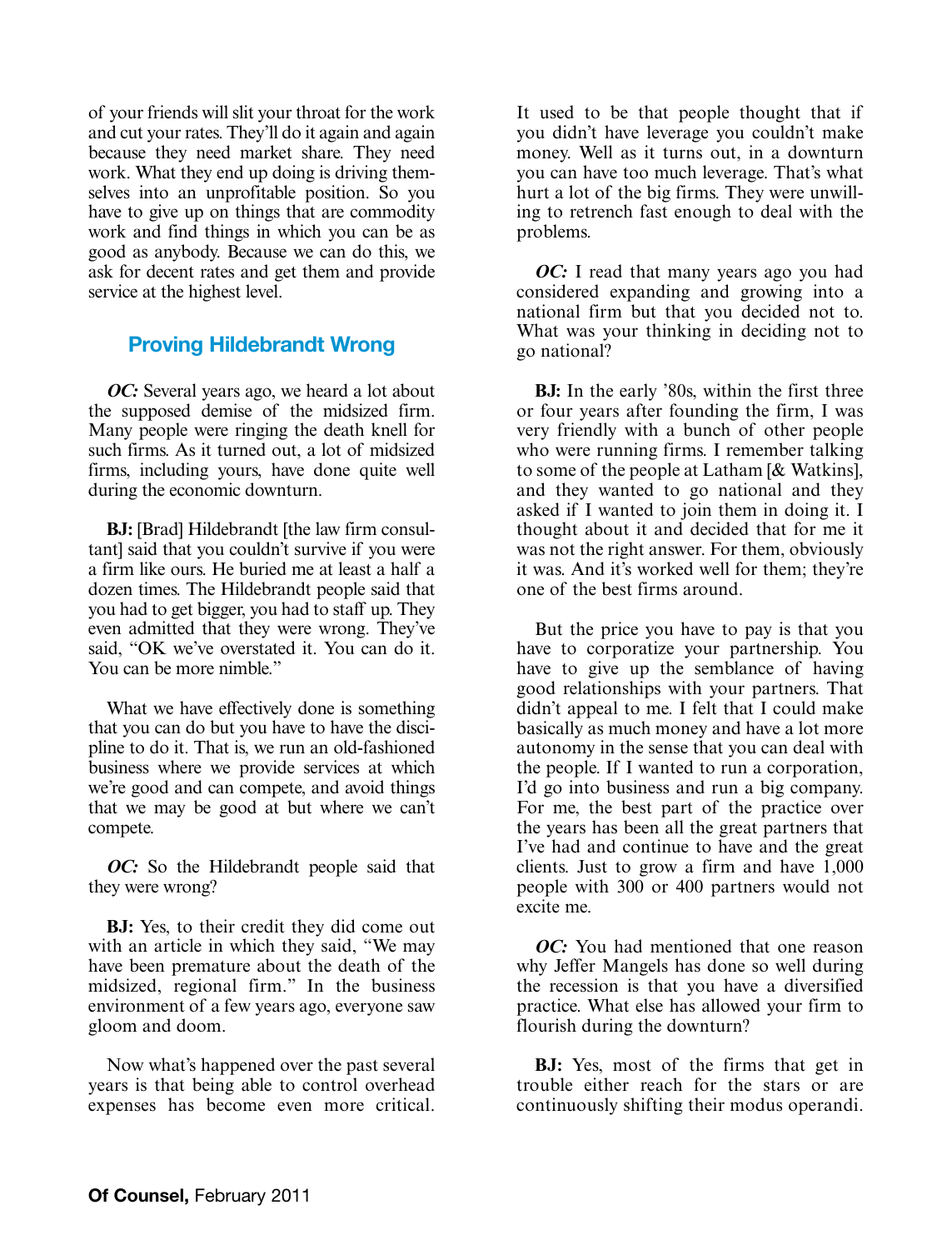But I feel that it's like investing: If you keep a steady profile, yes there will be some issues, but if you have a structure that's built right, it will weather it. You won't get through if you try to be something you're not. A lot of the firms that failed tried to morph into something different. They got taken with the fact that they were making a lot of money in the up times and never thought about the down times. So they got creamed.

Our business model is very simple. We don't have any debt; we've never had any debt. We don't borrow in any way, shape, or form. Most law firms talk about running a business, but they don't distinguish between a profit business and a cash-flow business, where the cash flow simply keeps you going. What they try to do is create a number that they want to hit. In the old days, let's say, they told people that they'd pay them \$100,000. The year stayed open until they had \$100,000. I remember one firm kept the year open until April or May so it could make the number. The firm fudged.

Today they do it differently, but they still fudge. [He offers a different scenario.] In effect, law firms today are borrowing from themselves. That is a dangerous thing because, if you understand what happened in the real estate market, you know that people believed that the value of real estate never went down. So you could basically put nothing down, leverage and just keep rolling it over. As long as the receivables are good, as long as business is going up and not sideways or down, you can cover your bets. But you are borrowing. You're hocking your future to the present to look good, to make people believe that you're doing better than you're actually doing. Essentially, some firms take money from the next year to pay people for the past year.

#### Never a Down Year

#### *OC*: And you've never done that?

**BJ:** Never. We even-up in December. Every one of my people is paid. They take it home. We start anew. We don't borrow any money because we don't have any debt. We actually prepay every year, so we're ahead of the curve.

We may see a couple more years of this downturn, and if we do you're going to see a lot more people at law firms who say, "Our business is the same or it's only off a little." But what they haven't told you is that the quality of their business has changed dramatically. That is, to keep up the levels to support their overhead, they're taking bigger risks on clients who they shouldn't be taking risks on. They're doing it simply to keep the machine going, to keep up the appearance that they're profitable. In these times, everything's comparative. Everyone's concerned about *The American Lawyer* [the *AmLaw* rankings of profitability, etc.].

Our model, on the other hand, is simple and it works; it has for 30 years. We've never had a down year in the whole history of the firm. And this past year was our best year, partly because we're not over-leveraged.

*OC*: That's amazing. Earlier you suggested that what you like most about the legal profession are the people you work with and those you serve. What do you like least?

**BJ:** Yes, I come in in the morning so that I can see the people I love working with. And yes, I've been fortunate to have great clients. I've never taken a client that I didn't want to take on. This conservative, debt-free approach I've told you about has allowed me to take only the clients I want. If you find yourself in a situation where you're in debt, you have to take clients you might not like to feed the beast, if you will. I don't do that. Never have.

OK so what I don't like. Early in my career when I finished a good assignment, I'd invariably get a call or a letter from the client thanking me, saying, "It was great to work with you. Let's do it again." There was a sense of camaraderie, a sense that you were truly a service partner to them. Today, simply because of the costs, I think a lot of the joy of the relationship has come out. Costs are high and people expect to make a lot of